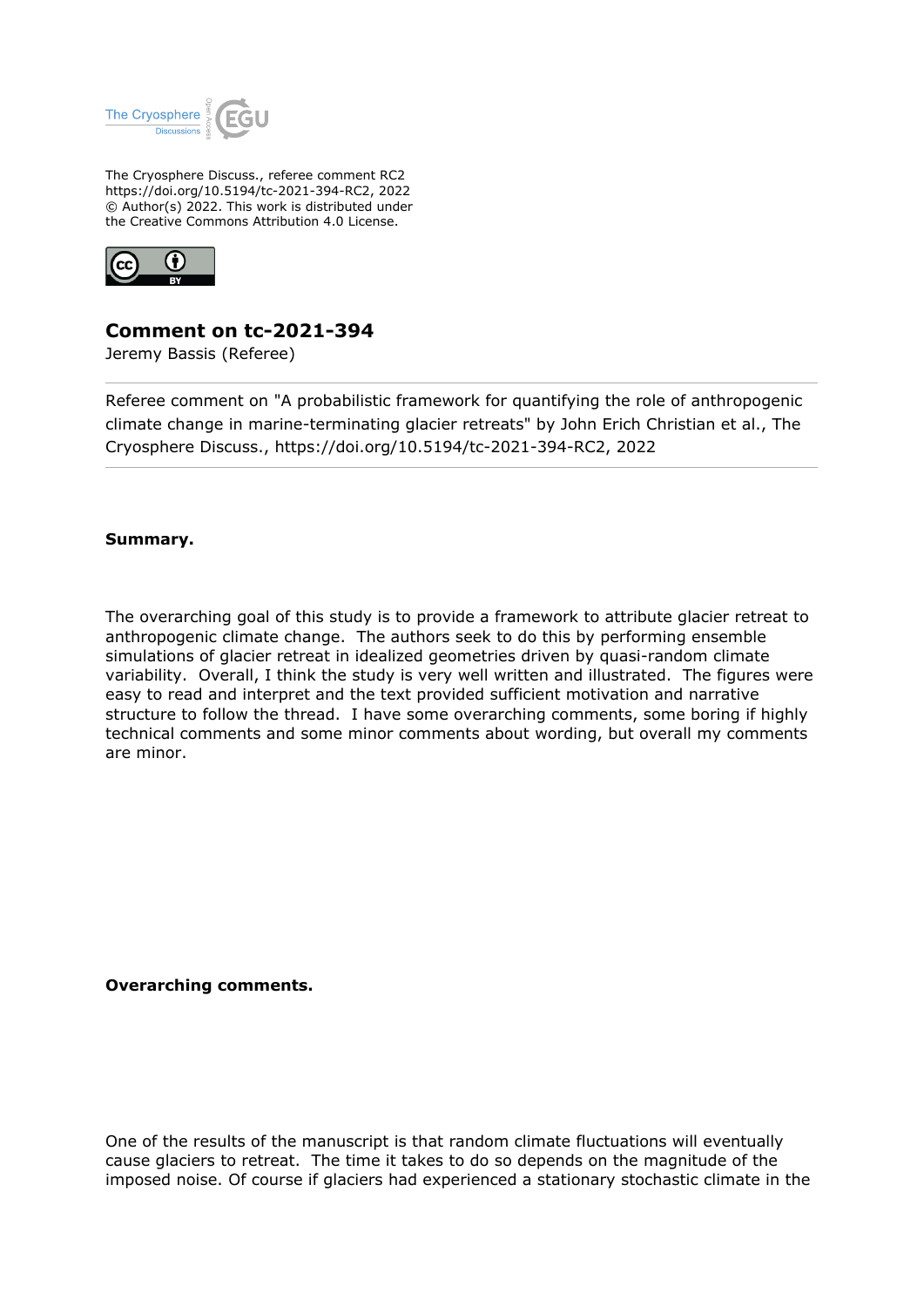past this implies glaciers should all be in their retreated position(s) and we wouldn't observe any glaciers in their more advanced positions. This isn't really a problem for the study because the climate, has not been stationary stochastic and has variability on a range of time scales. This raises two questions.

1. As the authors point out, modern glaciers are responding to both past and present climate forcing. We know that glaciers have advanced during colder periods. For example, some glaciers may have advanced during the Little Ice Age and then retreated and, depending on glacier size, glacier response to the Little Ice Age and other climate anomalies would overlap with the anthropogenic climate interval. However, the model clearly shows rapid retreat with little advance. This raises the question of whether the model (or perhaps geometry?) is capable of simulating prior glacier advance. If advance is not possible, then it seems possible that the model is overestimating the probability of glacier retreat in response to climate forcing (?), potentially biasing the statistical inference. To put this another way, in the authors model the glaciers will eventually retreat irrespective of anthropogenic climate forcing and the only thing that warming does is increase the probability that this occurs sooner. In this scenario, anthropogenic climate change only affects rates and not states (i.e., the time of retreat can be accelerated by warming, but retreat is ultimately going to happen irrespective). It would be more satisfying intellectually if the authors could turn around and also attribute glacier advance to periods when the climate was colder, like we have observed in the historical and paleorecords.

2. The authors break the probability distributions into a component related to (random) natural variability of the climate forcing and a component related to parameter uncertainty. This is fairly standard, at least in the glaciological literature and it follows from numerous studies in engineering. However, it makes a potentially large assumption: that we understand the system well enough that the model uncertainty largely derives from a handful of parameters that are imperfectly known. There is another possibility that also has to be considered which is that the underlying parameterizations are either not complete or fail in different climate scenarios. This seems especially relevant when dealing with submarine melt, iceberg calving, shear margin weakening, subglacial hydrology, etc, none of which are especially well understood. To be clear, my understanding is that the entire formalism presented here can be applied to any model irrespective of the models fidelity. For example, ca 2000 one could apply this same method using Shallow Ice Approximation models that don't account for longitudinal stresses or marine ice sheet instability. These models would require much more oomph from the climate variability to drive retreat because they lack crucial physics. But the same formalism would allow "attribution". Hence, a crucial point made by Shepherd (2021) is that we also have to consider all the alternative hypotheses that could also account for the observations. Shepherd (2021) described how to do this using Bayesian analysis through the use of the "complement". The trick is that one can formally include how much confidence we have in the model vs alternative models/explanations. I don't propose that the authors utilize this approach here, but I would like to make sure that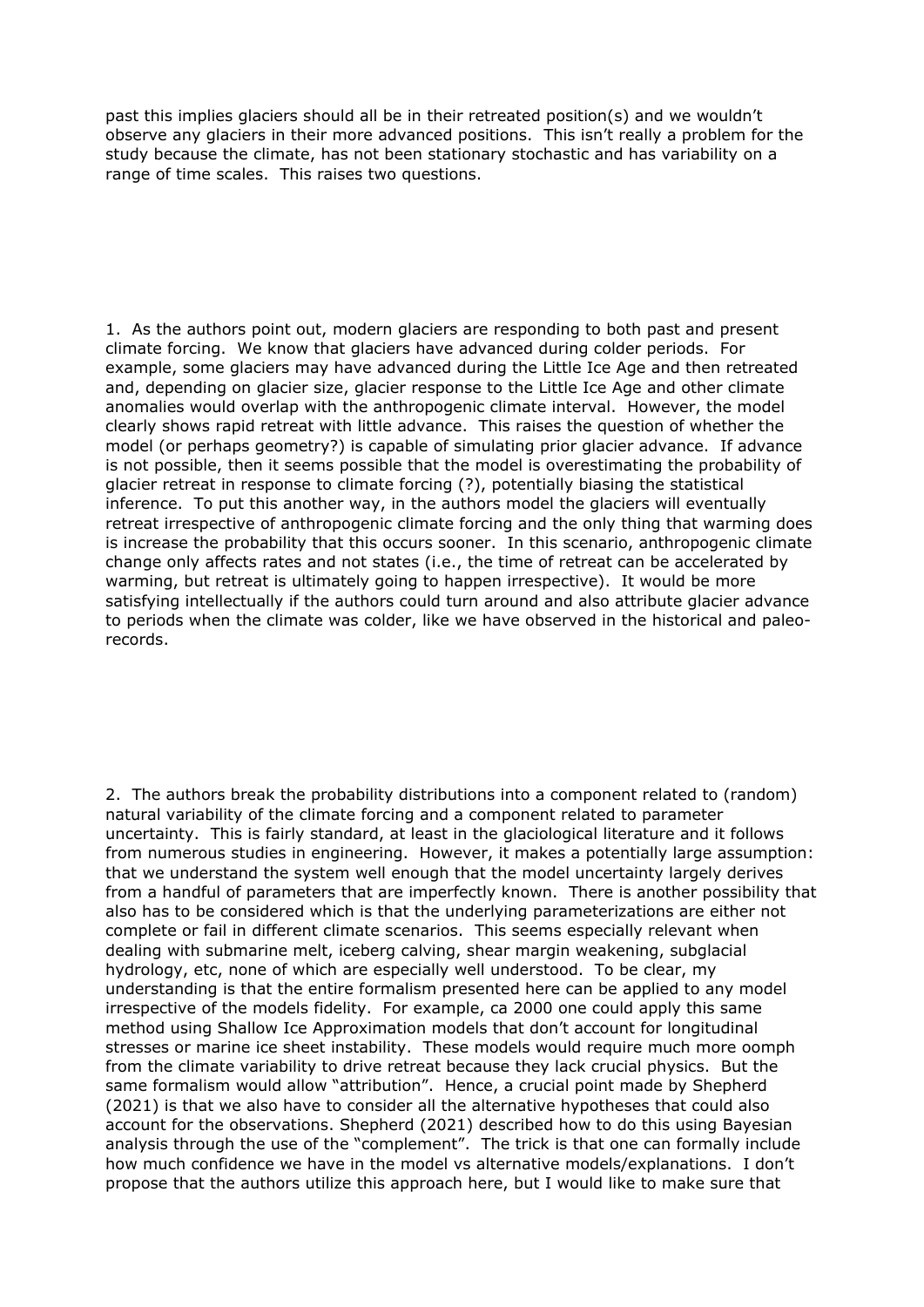they are aware of it and urge them to consider the possibility that their model might not be as physically robust as one might assume from the discussion in the text. I will note that this is gently hinted at near line 215, but it does seem important to emphasize that the attribution is very sensitive to model assumptions and ultimately, this effect needs to be quantified.

## **Technical comments:**

1. How do the authors define noise and what does it mean for the forcing to be ``random''? My understanding is that the authors assume mass balance has a secular component with zero-mean fluctuations super-imposed. But I'm not entirely sure how the fluctuations are defined and I would encourage the authors to add additional details and equations about how the noise is created in the supplementary materials. More concretely, I take it that noise is added to the surface mass balance? For a zero-mean Gaussian process, the noise is not smooth and differentiable, so we would then need to integrate it in the form:

 $\#h(t+\Delta t) = h(t) + \Delta t (f(t)+S(t)) + \sqrt{\Delta t} \sigma(t,h)$ 

where  $\sigma(t,h)$  is the standard deviation of the Gaussian process and  $S(t)$  is the secular component and I have defined f(t) as the divergence term in the mass balance (or other terms in the equation). Note that the random noise term is multiplied by the square root of the time step in a Brownian process. There is a literature on integrating stochastic differential equations using colored (as opposed to white) noise, but that far exceeds my mathematical acumen. It would be helpful to me to see more details summarizing how the noise is created and how the stochastic differential equation is then integrated along with demonstrations of numerical convergence using both varying time step size and grid resolution. I don't request a host of convergence studies added to the paper, but a few sentences explaining that they were done and the results of the convergence experiences.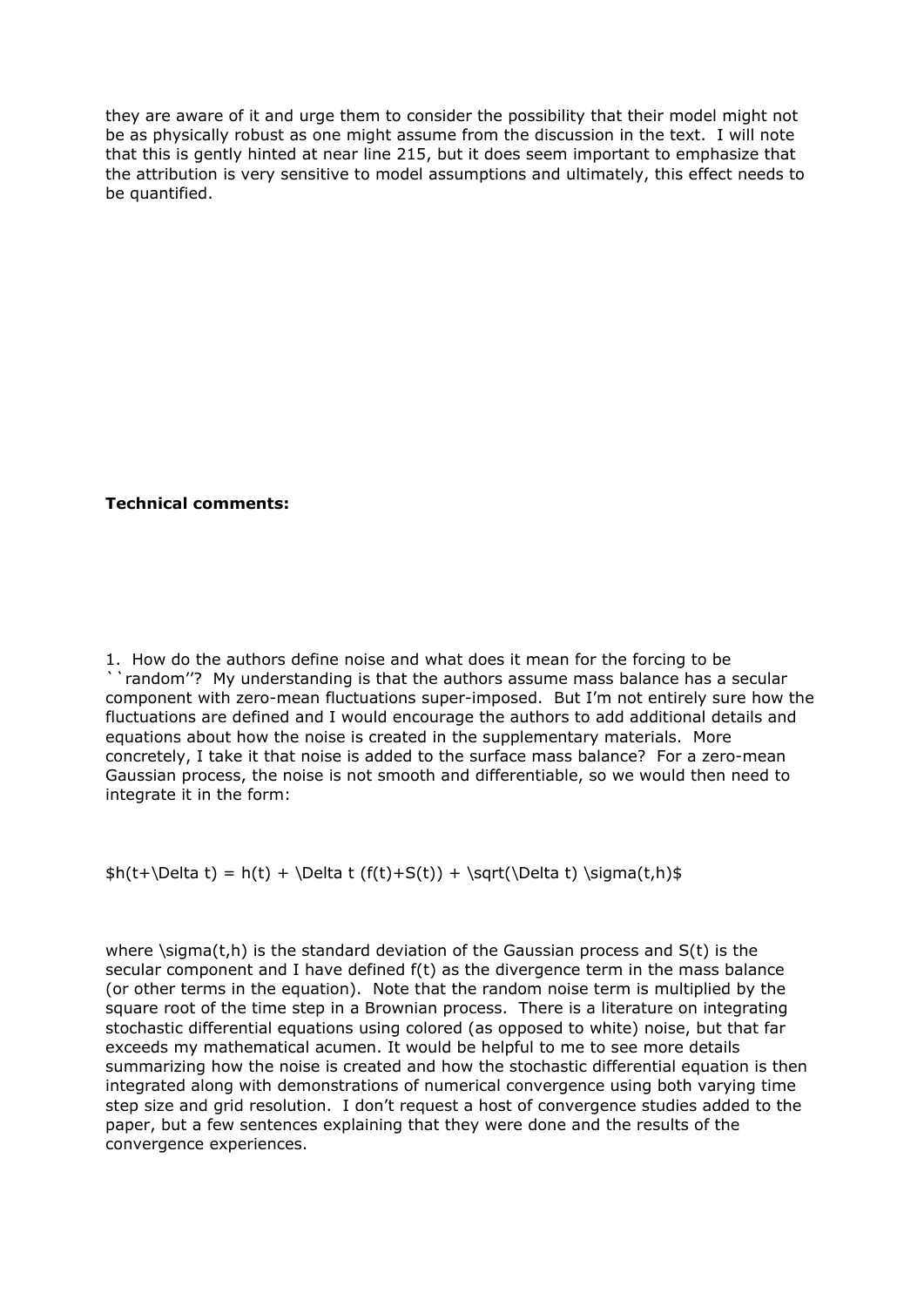2. The frontal ablation parameterization is intriguing, but I have some questions and comments about this. As I understand it, this approach involves applying a large, negative surface mass balance localized at the last grid point at the grounding line and labeling this a "flux" or frontal ablation term. This seems intuitive at first: the flux term is removing ice at the terminus. The large frontal ablation causes a surface slope between the last two grid points in the (discretized) model. That this is in fact a surface ablation parameter can be seen by moving the frontal ablation to the right hand side of the ice thickness equation. For example, writing the flux as q, an upwind finite difference has the form:

 $\frac{h(x,t+\Delta t)}{h(x,t)} = h(x,t) + \frac{q(x) - q(x-\Delta x)}{\Delta x}\Delta t + \frac{h(x,t)}{d\Delta t}$ m}{\Delta x}\Delta t + S(t)\Delta t\$

Note that the second to last term is the frontal ablation term. In the limit that \$\Delta x\$ becomes small, the surface ablation term becomes large, leading to an increased effective surface mass balance at that point. I have messed around with this type of parameterization a lot in the past (e.g., Bassis et al., 2017) and could not convince it to converge numerically under grid refinement. Instead, this type of parameterization created an unphysical singularity in the slope/thickness of the glacier that became larger and larger as the grid spacing became finer and finer. To cure the singularity, I had to regularize the frontal ablation term, recognizing that the surface ablation needs to be spread out over a characteristic length scale (I used 1 ice thickness). Doing this cured the lack of convergence and provided more physical surface slopes when using small grid spacing. But the results will depend modestly on the regularization scheme. Because of my experience, I would recommend considering a numerical convergence study to assess if the results are independent of grid resolution, time stepping, etc. This is not to say that the authors scheme is problematic, but it would be reassuring to provide some additional tests. To be honest, the entire attribution framework would still work even if the model does depend on the grid spacing. It would just emphasize my previous point that a real attribution requires some estimate of our confidence in model physics and numerics.

Bassis, J., Petersen, S. & Mac Cathles, L. Heinrich events triggered by ocean forcing and modulated by isostatic adjustment.*Nature* **542,** 332–334 (2017)

3. I think my biggest recommendation is that the authors conduct some numerical convergence studies. In my opinion, numerical convergence studies are like brushing your teeth: unglamorous, but essential hygiene that needs to be regularly performed to avoid unpleasant surprises. This is often done and then forgotten about. Please tell readers what you have done even if you don't show it.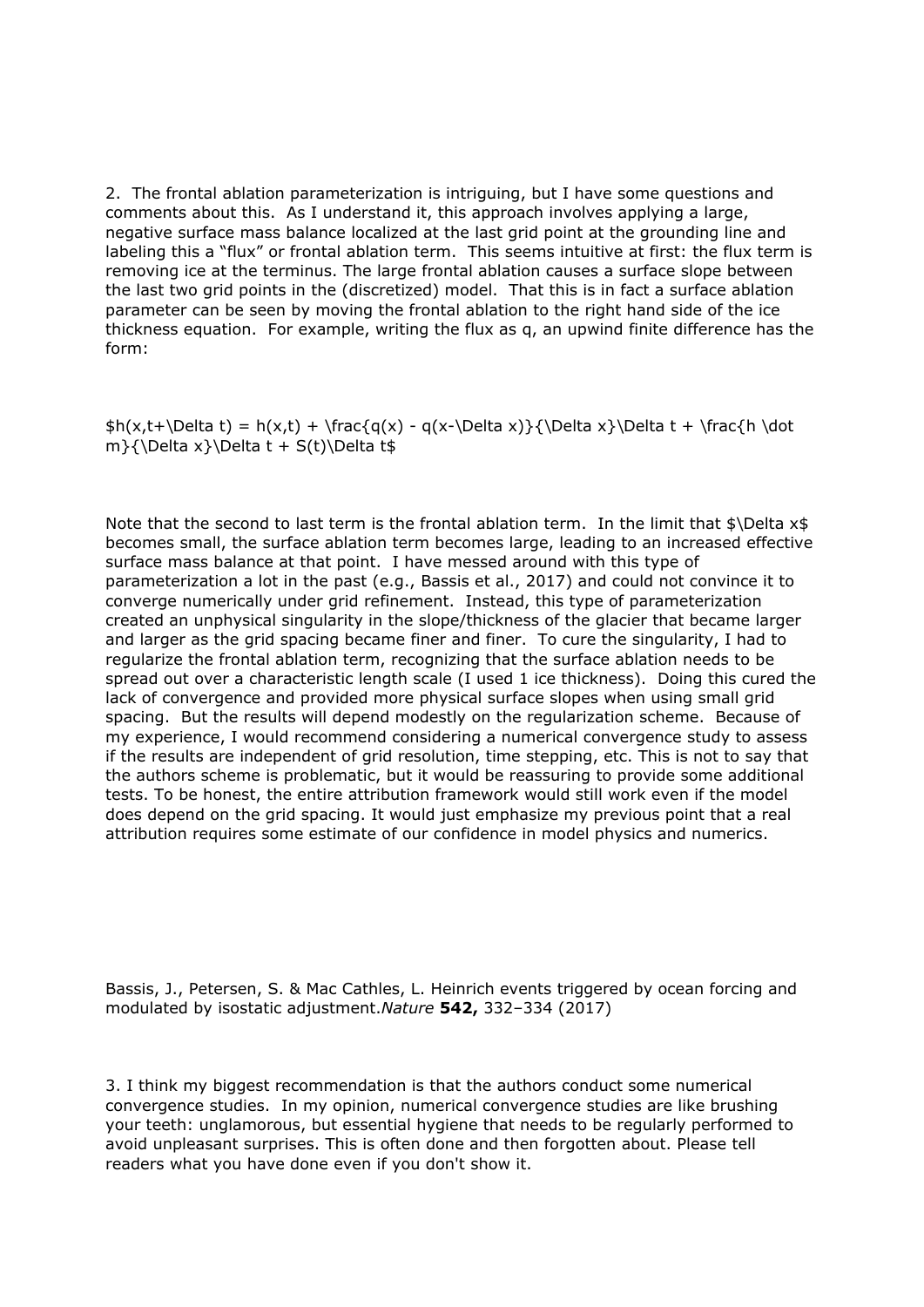## **Minor comments:**

Line 275 and elsewhere: While—>Although. While is technically supposed to refer to time.

Introduction: Grounding line retreat in WAIS maybe related to the MISI (although also ocean forcing!), which is tied to retrograde bed slope. But there are other types of retreat. For example, the disintegration of ice shelves in the Antarctic Peninsula is not tied to bed slope (because the ice shelves are freely floating). Similarly, retreat of Petermann Ice Tongue is also not tied to bed slope. I think the discussion here is mainly focused on Greenland and grounded glaciers. This might be something worth emphasizing.

Bed topography in Figure 1 looks like it is piecewise continuous, but not differentiable. This can create numerical issues and problems with numerical convergence in models that assume the ice thickness is smooth and differentiable.

Line 135: Out of curiosity, why not use a one sided probability distribution (e.g, lognormal) that naturally avoids unphysical adding mass to the terminus?